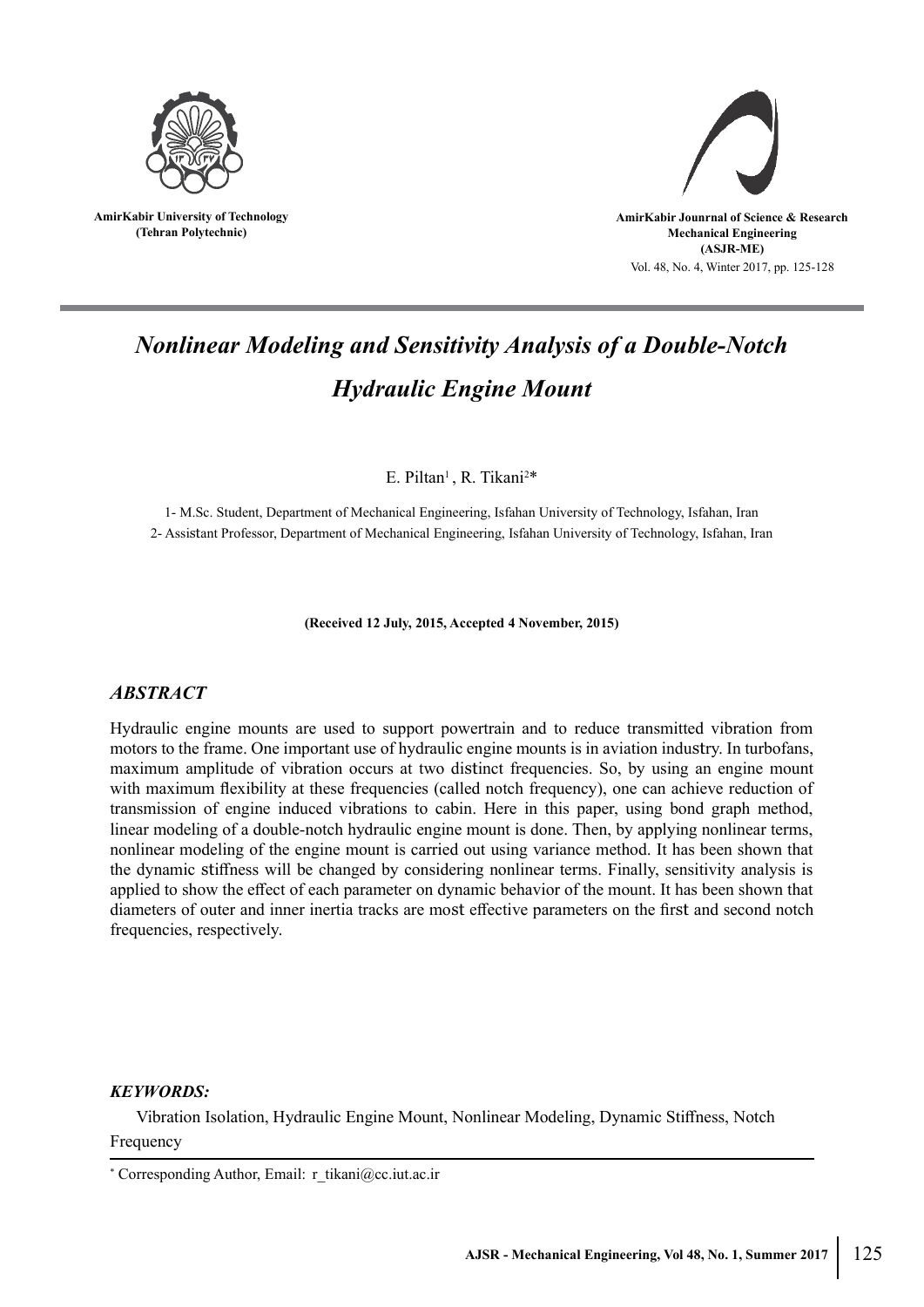#### **1- Introduction**

Hydraulic engine mounts are used to connect motor and chassis structures together and to reduce vibration transmission from one to the other [1]. Hydraulic engine mounts are elastomeric mounts with fluid traveling between the top and the bottom rubber chambers (Figure 1).

A fluid channel between the two rubber chambers, called ''inertia track'', is used to connect them together.



**Figure 1. Double-notch hydraulic engine mount**

Resonance caused by the travelling fluid in the inertia track can create a tuned vibration absorber effect to provide vibration isolation at a particular frequency called notch frequency [2]. One important use of hydraulic engine mounts is in the aviation industry. In turbofans, the maximum amplitude of vibration occurs at the two distinct frequencies. So, by using an engine mount with maximum flexibility at these frequencies, transmission of the engine induced vibrations to the cabin can be reduced.

Here, a double-notch hydraulic engine mount design is proposed that uses two working fluids. This new design has two notch frequencies and two peak frequencies, when viscosities of both working fluids are kept low.

Linear modeling of this mount is done by Tikani et al. [3]. As nonlinear terms are neglected in previous studies, here, the modeling is carried out by considering these terms.

Here, in this paper, linear modeling of a doublenotch hydraulic engine mount is done using bond graph method. Then, by considering nonlinear terms, nonlinear modeling of the engine mount is carried out using variance method. Finally, sensitivity analysis is applied to show the effect of each parameter on the dynamic behavior of the mount.

#### **2- Double-Notch Hydraulic Engine Mount Model**

The bond graph model of double-notch hydraulic engine mount is shown in Figure 2. The state space equations, from the bond graph model, can be obtained as follows:

$$
\dot{q}_2 = V_{in} \tag{1}
$$

$$
\dot{q}_6 = A_{po} V_{in} - \frac{P_8}{I_8} - A_i \frac{P_{16}}{I_{16}}
$$
 (2)

$$
\dot{P}_8 = \frac{q_6}{C_6} - R_9 \frac{P_8}{I_8} - \frac{q_{10}}{C_{10}}\tag{3}
$$

$$
\dot{q}_{10} = \frac{R}{I_8} \tag{4}
$$

$$
\dot{q}_{12} = V_{in} - \frac{P_{16}}{I_{16}}\tag{5}
$$

$$
\dot{P}_{16} = A_i \frac{q_6}{C_6} + \frac{q_{12}}{C_{12}} - R_{17} \frac{P_{16}}{I_{16}} - \frac{q_{18}}{C_{18}} - A_{pi} \frac{q_{21}}{C_{21}} \tag{6}
$$

$$
\dot{q}_{18} = \frac{I_{16}}{I_{16}} \tag{7}
$$

$$
\dot{q}_{21} = A_{pi} \frac{I_{16}}{I_{16}} - \frac{I_{23}}{I_{23}}\n\tag{8}
$$

$$
\dot{P}_{23} = \frac{q_{21}}{C_{21}} - R_{25} \frac{r_{23}}{I_{23}} - \frac{q_{24}}{C_{24}}
$$
\n
$$
(9)
$$

$$
\dot{q}_{24} = \frac{123}{l_{23}} \tag{10}
$$

$$
F_T = \frac{q_2}{C_2} + R_3 V_{in} + A_{po} \frac{q_6}{C_6} + \frac{q_{12}}{C_{12}}
$$
(11)

To simulate the following state space equations MATLAB program with the parameters reported in Tikani et al. study [3] were used.



**Figure 2. Bond graph model of a double-notch hydraulic engine mount [3]**

## **3- Nonlinear Modeling**

In order to consider nonlinear terms, head loss coefficients in the inertia tracks are imported in the